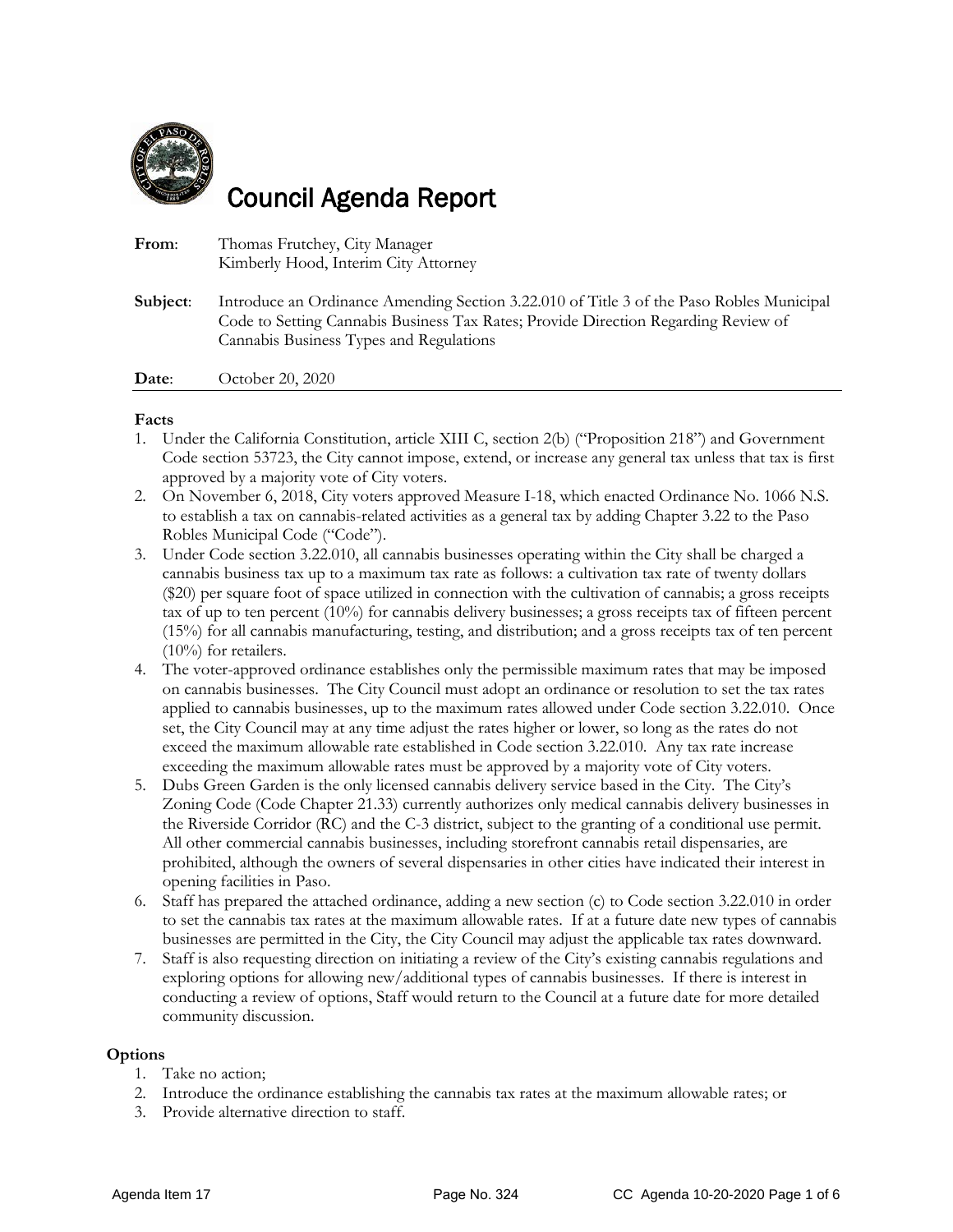#### **Analysis and Conclusions**

**Cannabis Tax Rates**. The Ordinance would impose cannabis business tax rates at the maximum allowable rates approved by voters in November 2018 with the approval of Measure I-18. At this time, only medical cannabis delivery businesses (delivery only, no storefront) are permitted in the City. Setting the rates will not mean prohibited businesses are allowed to operate; only if and when those types of businesses are authorized in the City will those rates apply.

Alternatively, the Council could decide to set the tax rates at a lower level. Some jurisdictions in California have set tax rates at the maximum allowable, while others have set the rates at lower levels to incentivize new business and/or remain regionally competitive. Cities in Colorado, Oregon, and elsewhere in California that have set the rates too high have seen a rise in underground and black-market operations, designed to avoid the tax. Both the City of San Luis Obispo and the City of Grover Beach currently authorize numerous types of cannabis businesses and impose cannabis tax rates lower than Paso's maximum rates. As applicable to retail delivery, SLO's rate is currently set at 6% of gross receipts; Grover Beach's rate for retail is 5% of maximum rates.

As stated above, once the full analysis is completed, the Council can reduce the rates, if desired. It will be easier to lower the rates in the future, if desired, than to raise them. Since Dubs has been operating without an implemented tax, this should not present a hardship.

Once the tax rates are set, tax payments would be collected quarterly, becoming due 30 days after the end of a quarter. This Ordinance provides notice to cannabis businesses of the penalties and interest that would be assessed if cannabis businesses fail to timely remit quarterly tax payments to the City.

Direction Regarding Review of Options for Cannabis Businesses. Staff is also requesting direction on initiating a review of the City's existing cannabis regulations and explore options for allowing new/additional types of cannabis businesses.

Key issues for future discussion would need to include what types of businesses to allow (e.g., storefront retailers, manufacturers, distributers, testing facilities, etc.), where to allow them, the number to be allowed, and the desired land use entitlements and review process. Any potential change to allow additional or new types of cannabis businesses, or to expand the permissible locations for cannabis businesses, will require Zoning Code amendments and thus must first go through the Planning Commission. Typically, there is first a land use and zoning component to allow cannabis businesses (Zoning Ordinance) to address the preliminary issues. Some options may include allowing a limited number of retail cannabis businesses subject in select zones and conditionally permitting manufacturing cannabis businesses in select zones.

Depending on whether and what types of businesses are allowed, the second step in the process would be establishing a non-zoning regulatory component (Regulatory Ordinance) to address issues such as licensing, security, and other "good neighbor" and "community benefit" policies related to cannabis business operation. Grover Beach, Morro Bay, and the City of San Luis Obispo have recently gone through similar processes to allow different types of cannabis businesses, and can likely be used as templates.

Since cannabis sales are still prohibited under federal law, banks have traditionally not been willing or able to work with cannabis dispensaries. Thus, cities who licensed such facilities shortly after the passage of Proposition 64 in 2016, were required to implement special procedures to handle cash deliveries of taxes owed. Cities have implemented a variety of mechanisms. Determining what is best for Paso would also be part of the needed analysis.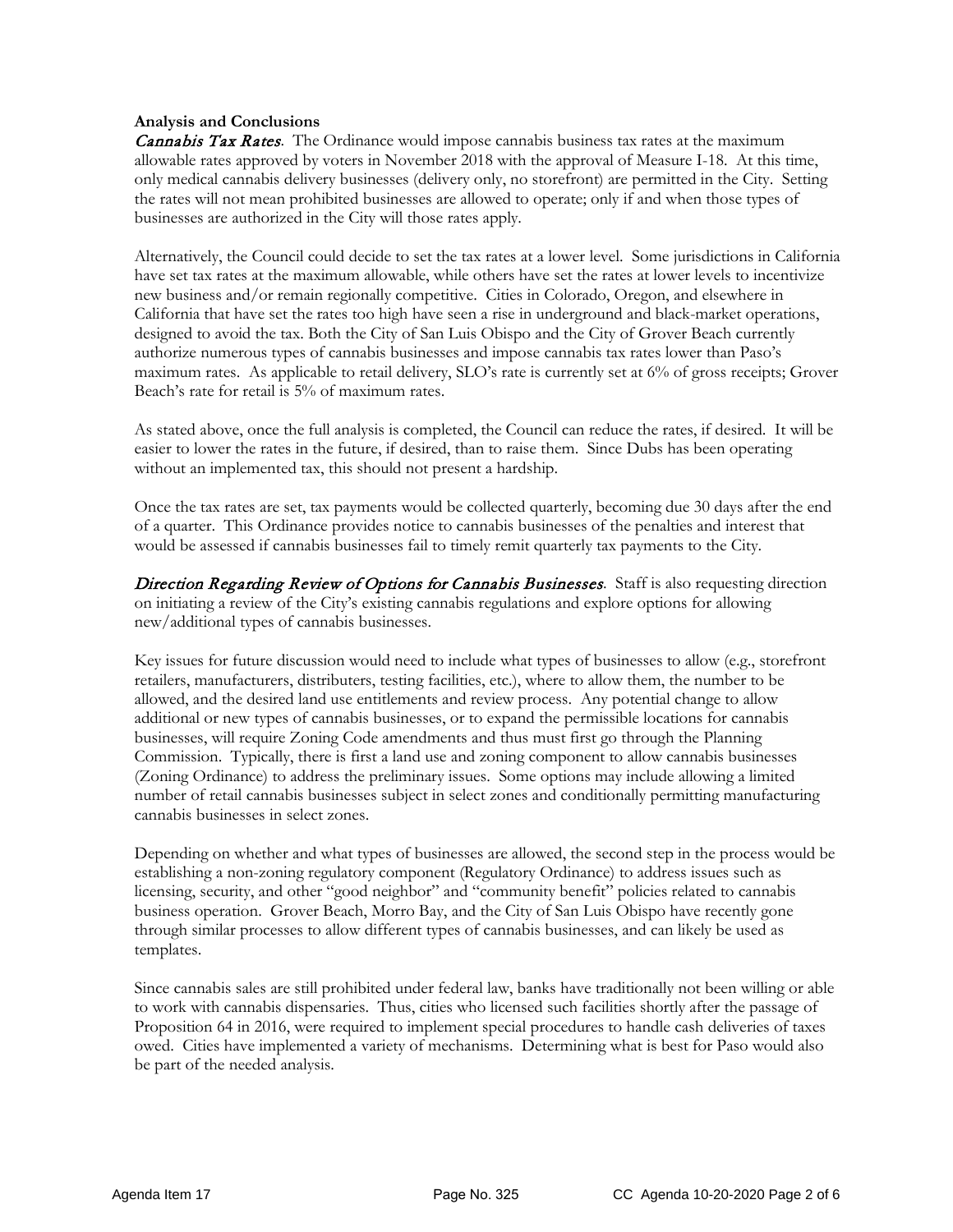Based on direction from the Council, Staff would return to the Council at a future date for more detailed community discussion and direction.

#### **Fiscal Impact**

The ballot question for Measure I-18 estimated that the cannabis business tax on cannabis-related activities would generate approximately \$15,000 annually. The estimate was low, because at the time no cannabis businesses were authorized in the City except limited deliveries from medical cooperatives/ collectives, At this time, Dubs Green Garden is the only licensed cannabis business in town, and thus the only business that will be subject to the rates set by Council.

The cannabis business tax is designed to raise revenue for the City's General Fund and can be used for any governmental purpose. By policy, the Council could also direct an amount equivalent to part or all cannabis-related revenues to specific purposes.

#### **Recommendation**

- 1. Introduce for First Reading by title only, an Ordinance of the City Council of the City of El Paso de Robles Amending Section 3.22.010 of Title 3 of the Paso Robles Municipal Code and Setting Cannabis Business Tax Rates; and
- 2. Provide direction to staff regarding review of cannabis business types and regulations.

#### **Attachments**

1. Ordinance No. XXXX N.S. – Amending Section 3.22.010 and Setting Cannabis Business Tax Rates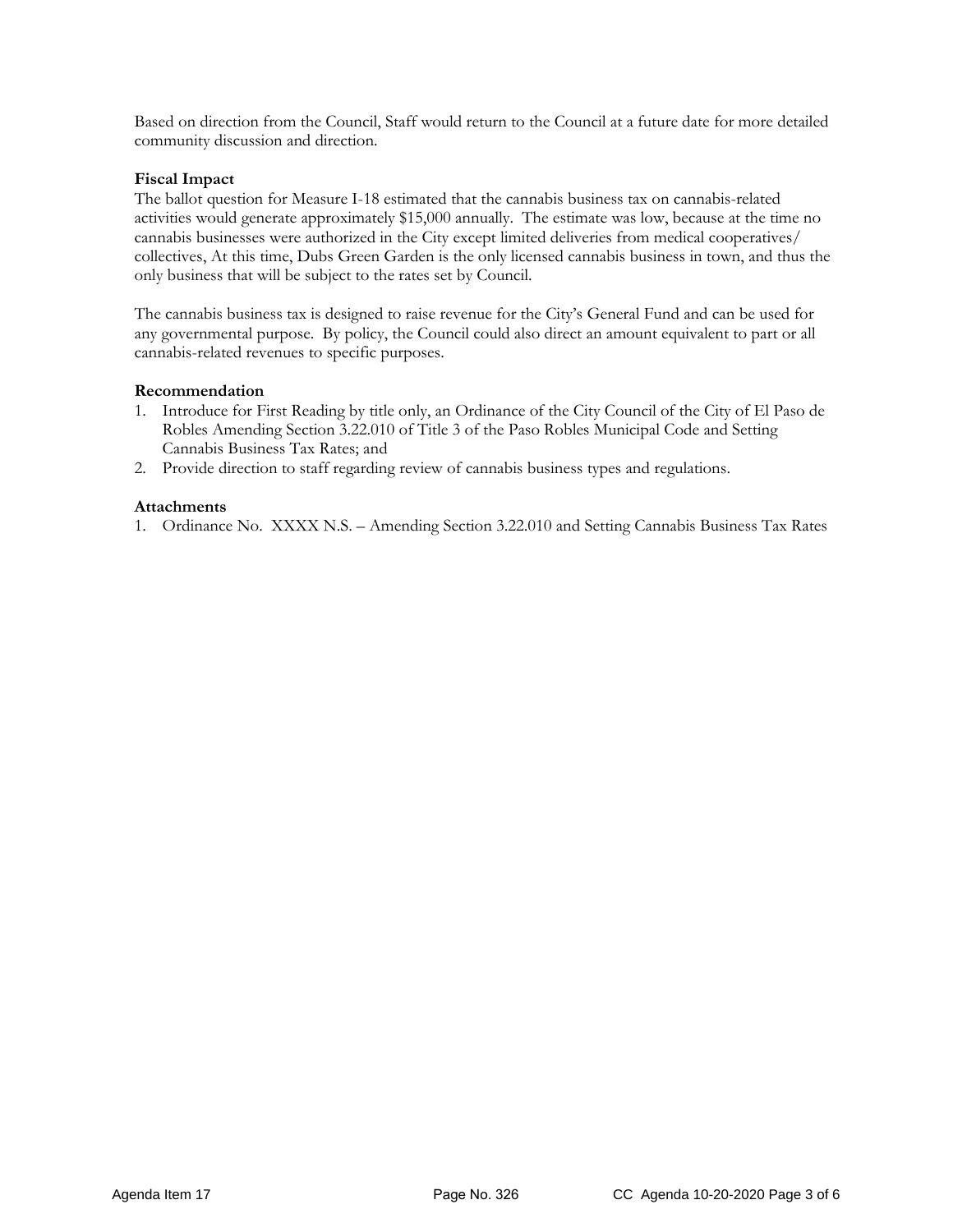# **Attachment 1**

### ORDINANCE NO. XXXX N.S.

### AN ORDINANCE OF THE CITY OF EL PASO DE ROBLES AMENDING SECTION 3.22.010 OF TITLE 3 OF THE PASO ROBLES MUNICIPAL CODE AND SETTING CANNABIS BUSINESS TAX RATES

WHEREAS, under the California Constitution, article XIII C, section 2(b) ("Proposition 218") and Government Code section 53723, no local government may impose, extend, or increase any general tax unless and until that tax is submitted to the electorate and approved by a majority vote; and,

WHEREAS, on November 6, 2018, voters approved Measure I-18, which authorized the City of El Paso de Robles (the "City") to adopt an ordinance adding Chapter 3.22 to the Paso Robles Municipal Code and enact a tax on cannabis businesses as a general tax; and,

WHEREAS, Paso Robles Municipal Code ("Municipal Code") section 3.22.010 establishes maximum cannabis business tax rates that the City may impose on cannabis businesses as follows: twenty dollars (\$20.00) per square foot for cultivation; ten percent (10%) of gross receipts for delivery; fifteen percent (15%) of gross receipts for manufacturing, testing and distribution; and ten percent (10%) for retailers; and,

WHEREAS, as allowed by Propositions 218 and Government Code section 53723, the City Council may impose up to the maximum tax rates approved by voters in Measure I-18 and set forth in Municipal Code section 3.22.050 without a vote of the people; and,

WHEREAS, the City Council desires to set the tax rates for cannabis businesses operating within the City.

NOW, THEREFORE, THE CITY COUNCIL OF THE CITY OF EL PASO DE ROBLES DOES HEREBY ORDAIN AS FOLLOWS:

Section 1. The recitals set forth above are true and correct and are incorporated into this Ordinance by this reference.

Section 2. Section 3.22.010 of the Municipal Code is hereby amended in its entirety to read:

#### **3.22.010 Imposition of Tax.**

A. Every person engaged in operating or otherwise conducting a cannabis business within the City of El Paso de Robles, regardless of whether such business has a license or permit pursuant to Chapters 5.04, 21.33 or any other provision of this Code, shall pay the following cannabis business tax: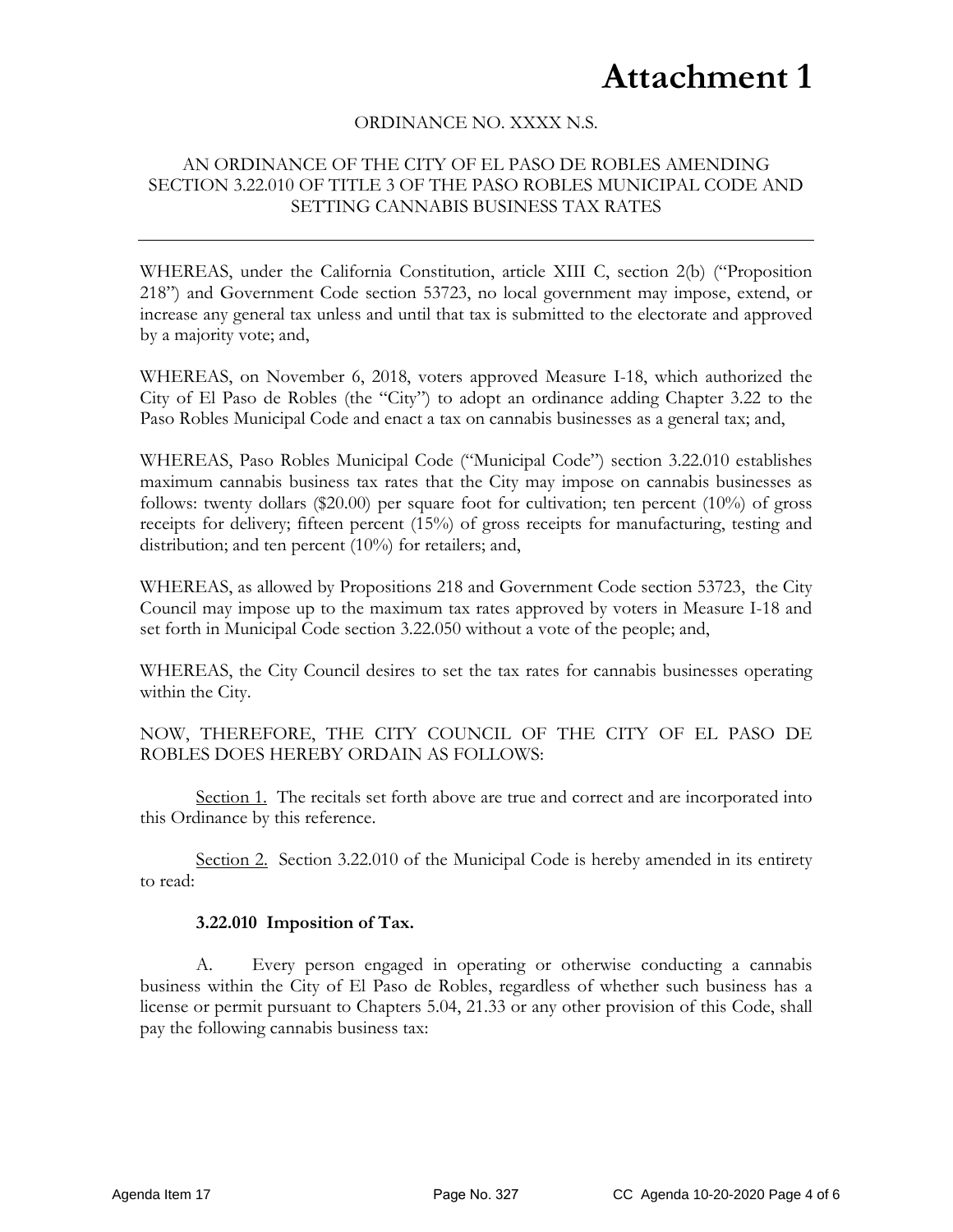1. Up to a maximum of twenty dollars per square foot of space utilized in connection with the cultivation of cannabis, subject to adjustment by the city council pursuant to Section 3.22.050.

2. Up to a maximum of ten cents for each one dollar of gross receipts, or a fractional part thereof, for cannabis delivery businesses and retailers, subject to adjustment by the city council pursuant to Section 3.22.050.

3. Up to a maximum of fifteen cents for each one dollar of gross receipts, or a fractional part thereof, for cannabis manufacturing, testing, and distribution businesses, subject to adjustment by the city council pursuant to Section 3.22.050.

4. Up to a maximum of ten cents for each one dollar of gross receipts, or a fractional part thereof, for cannabis retailers, subject to adjustment by the city council pursuant to Section 3.22.050.

B. The cannabis business tax rates are as follows:

1. Twenty dollars per square foot of space utilized in connection with the cultivation of cannabis.

2. Ten cents for each one dollar of gross receipts for cannabis delivery businesses and retailers.

3. Fifteen cents for each one dollar of gross receipts for cannabis manufacturing, testing, and distribution businesses.

4. Ten cents for each one dollar of gross receipts for cannabis retailers.

C. No cannabis business shall be deemed to be exempt from the payment of the taxes identified above by any other provision of this Code, unless expressly exempted under this chapter.

Section 3. The City Council therefore finds the proposed cannabis business tax rates are not subject to environmental review under the California Environmental Quality Act ("CEQA"). First, the proposed cannabis business tax rates, in and of themselves, do not have potential for resulting in either a direct physical change in the environment, or a reasonably foreseeable indirect physical change in the environment and therefore are not considered a "project" under CEQA. (Pub. Resources Code, § 21065; Cal. Code Regs., tit. 14, § 15378, subd. (a).) Second, the cannabis business tax rates are covered by the general rule that CEQA applies only to projects which have the potential for causing a significant effect on the environment; here, there is no possibility that the proposed cannabis business tax rates in and of themselves, may have a significant effect on the environment. (Cal. Code Regs., tit. 14,  $\{(15061, \text{subd}, (b)(3))\}$  And third, the proposed cannabis business tax rates are considered a government funding mechanism that does not involve any commitment on behalf of the City to any specific project which may result in a potentially significant physical impact on the environment. (Cal. Code Regs., tit.  $14$ ,  $\{(15378, \text{subd.} (b)(4)\})$